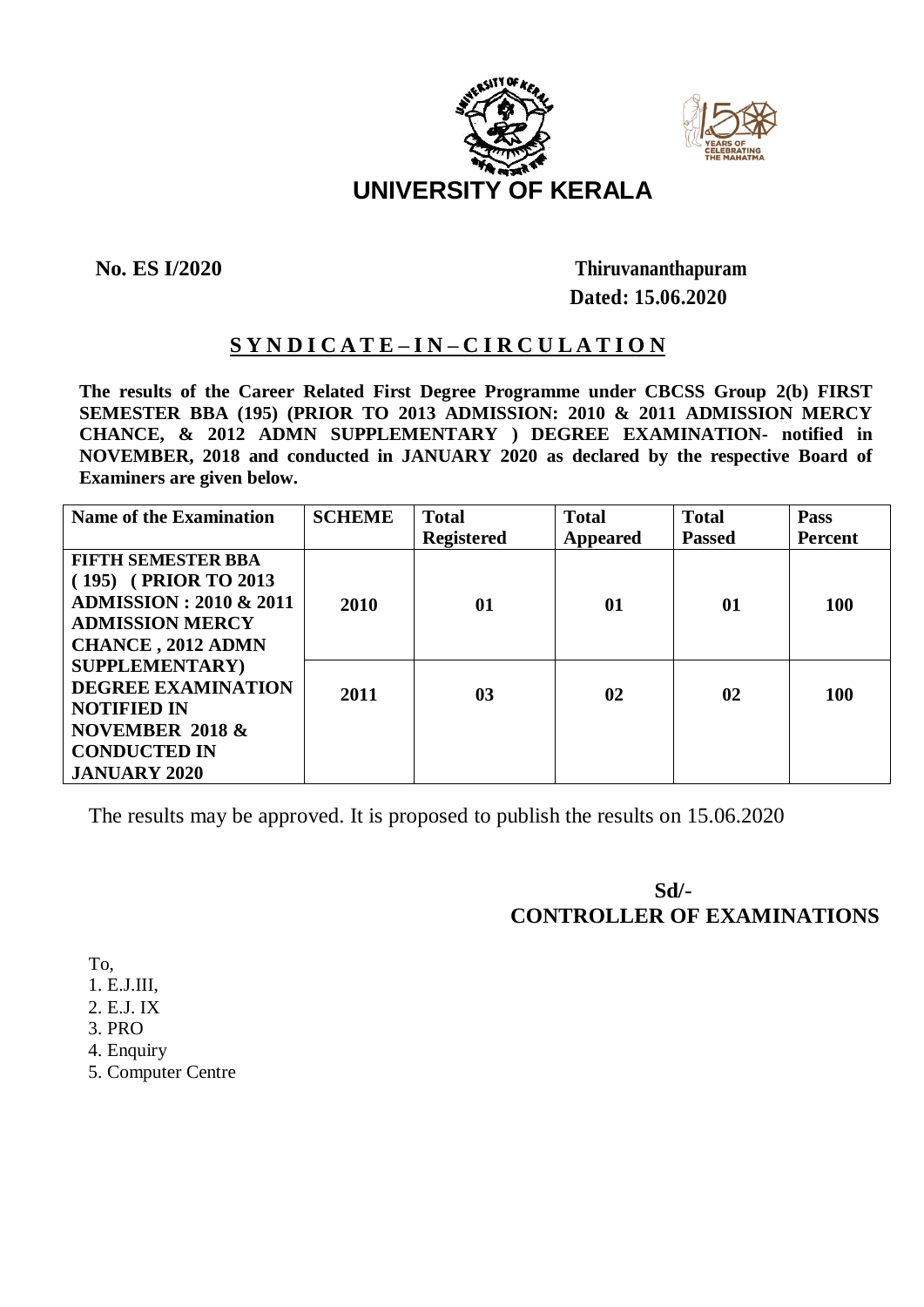

# **NOTIFICATION**

- 1. The result of successful candidates at the First Semester Career Related First Degree Programme under CBCSS- GROUP 2(b): BBA (195) (PRIOR TO 2013 ADMISION- 2010 & 2011 ADMISSION MERCY CHANCE, 2012 ADMN SUPPLEMENTARY) Degree Examination notified in November 2018 and conducted in January,2020 as declared by the respective Board of Examiners is given below. Those who are successful in parts means- either the candidate has not obtained a separate minimum of **"D"** grade in **CE and ESE** and or has not obtained a minimum **SGPA of 1.5.**
- 2. The mark list of the candidates will be forwarded to the respective centres.
- 3. Mark lists will not be issued to those candidates in respect of whom there are defects to be rectified, although their results have been provisionally released now.
- 4. The last date for revaluation and scrutiny is 25.06.2020. Candidates should make use of draft mark list available in the University website for applying for revaluation. Application for revaluation should be submitted through online mode only.

 **Sd/- Controller of Examinations**

University Buildings Thiruvananthapuram Dated: 15/06/2020